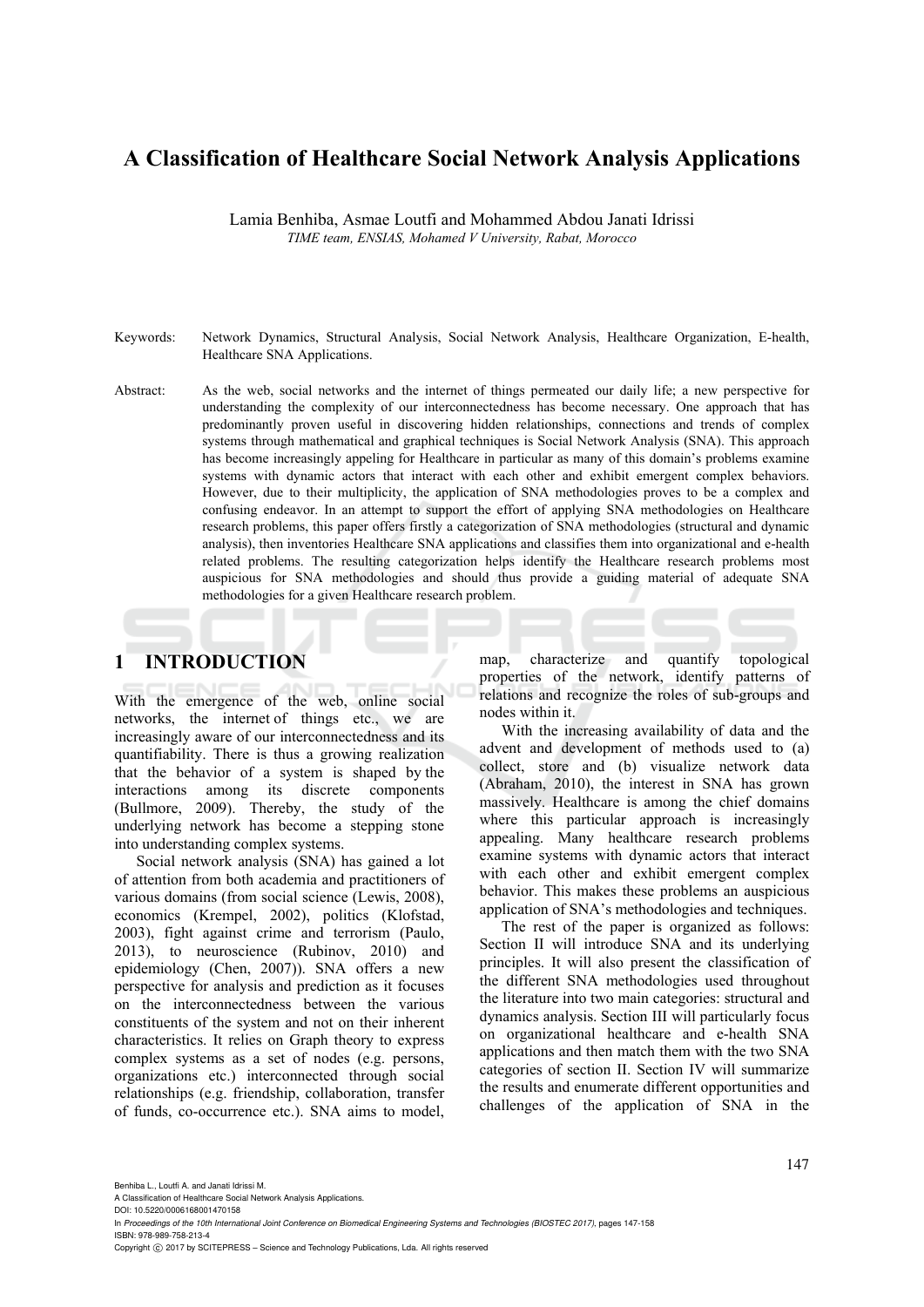healthcare domains. The last section will conclude the paper with providing hints on future work.

# **2 SOCIAL NETWORK ANALYSIS METHODOLOGIES**

SNA is an interdisciplinary descriptive, empirical discipline that studies networks as a mathematical representation of complex systems by expressing them in terms of relationships among actors. SNA has four features: 1) It is motivated by a structural intuition based on ties linking social actors, 2) It is grounded in systematic empirical data, 3) It draws heavily on graphic imagery, and 4) It relies on the use of mathematical and/or computational models (Freeman, 2004). The body of research has used SNA methodologies in various domains to help validate theories made about the structure or the behavior of a social construct or complex system. These methodologies can be categorized in several ways. No matter how limited and flawed the effort, doing so is useful because it guides the first steps when attempting to answer a specific research question.

We propose a categorization based on the purpose of the SNA analysis. A review of seminal works on SNA {(Wasserman, 1994), (Albert, 2002), (Barabási, 2002), (Newman, 2003), (Watts, 2004), (Christakis, 2011), (Scott, 2012), (Blonder, 2012), (Barabási, 2016)} has rendered two distinct purposes of network analysis:

- **Structural Analysis:** describes in discrete time snapshots the topology of the network, the roles of particular nodes, communities and subgroups within the network etc.
- **▪ Dynamics Analysis:** studies the changes of the network's topology through time (its evolution and growth, the removal and adding of nodes and edges, the change in link weight etc.) and examines the diffusion of processes within the network.

## **2.1 Structural Analysis**

Structural analysis aims to examine the topology of the network in order to uncover the overall properties of the network and its constituents' characteristics. It offers two perspectives: a microview and a macro-view. The micro or Ego-centric view focuses on a select actor (ego) and examines its neighbors (nodes that are connected to it), their neighbors and so forth. It studies the features of

personal networks. The macro or Socio-centric view, on the other hand, provides a bird's eye perspective of the network and helps examine the structural patterns of the interactions among nodes with the aim to explain and potentially generalize an outcome. Studying the structure of a network relies on a number of measures. Because of their ability to give an indication on the topology of the network (random, small world or scale free), the most studied concepts in contemporary network research are: degree distribution, clustering and Assortativity.

The *degree of a node* is the number of links it has in the network and thus reflects the size of a node's neighborhood. The average degree has been used to gauge the cohesion (Kratzer, 2005) or connectedness on the network level (Shrader, 1989). The degree distribution is often plotted, using histograms, to obtain insight into the overall structure of the network and detect potential heavytailed distributions.

The *clustering coefficient* represents the tendency of nodes to form tightly knit groups within the network. It is measured on the node level and on the network level (Watts, 1998). The local Clustering coefficient of a node is used to quantify the level of transitivity within the network, i.e. the chance that a node u is connected to w, when u is connected to v and v is connected to w (uvw form a triangle). The Network Clustering coefficient on the other hand is defined as the average of the local clustering coefficients of all the nodes.

*Assortativity* detects the level of *homophily* in a network and measures the similarity of connections in the graph with respect to the node degree (McPherson, 2001). Assortativity can hint to the existence of a core-periphery structure where a set of closely knit nodes constitute the core of a network and low degree nodes are left on the periphery.

Along these core concepts, many studies have focused on community detection where algorithms are applied to uncover locally dense connected subgraphs (barabasi, 2016). Community detection allows a deeper understanding of the network's structure and hidden connectivity patterns.

## **2.2 Dynamics Analysis**

The study of network dynamics refers to two distinct phenomena. We borrow the classification given by (Blonder, 2012) in which they distinguish the dynamics of the network from the dynamics on the network. The first examines the growth of the network, the factors behind the creation or dissolution of new nodes and edges and the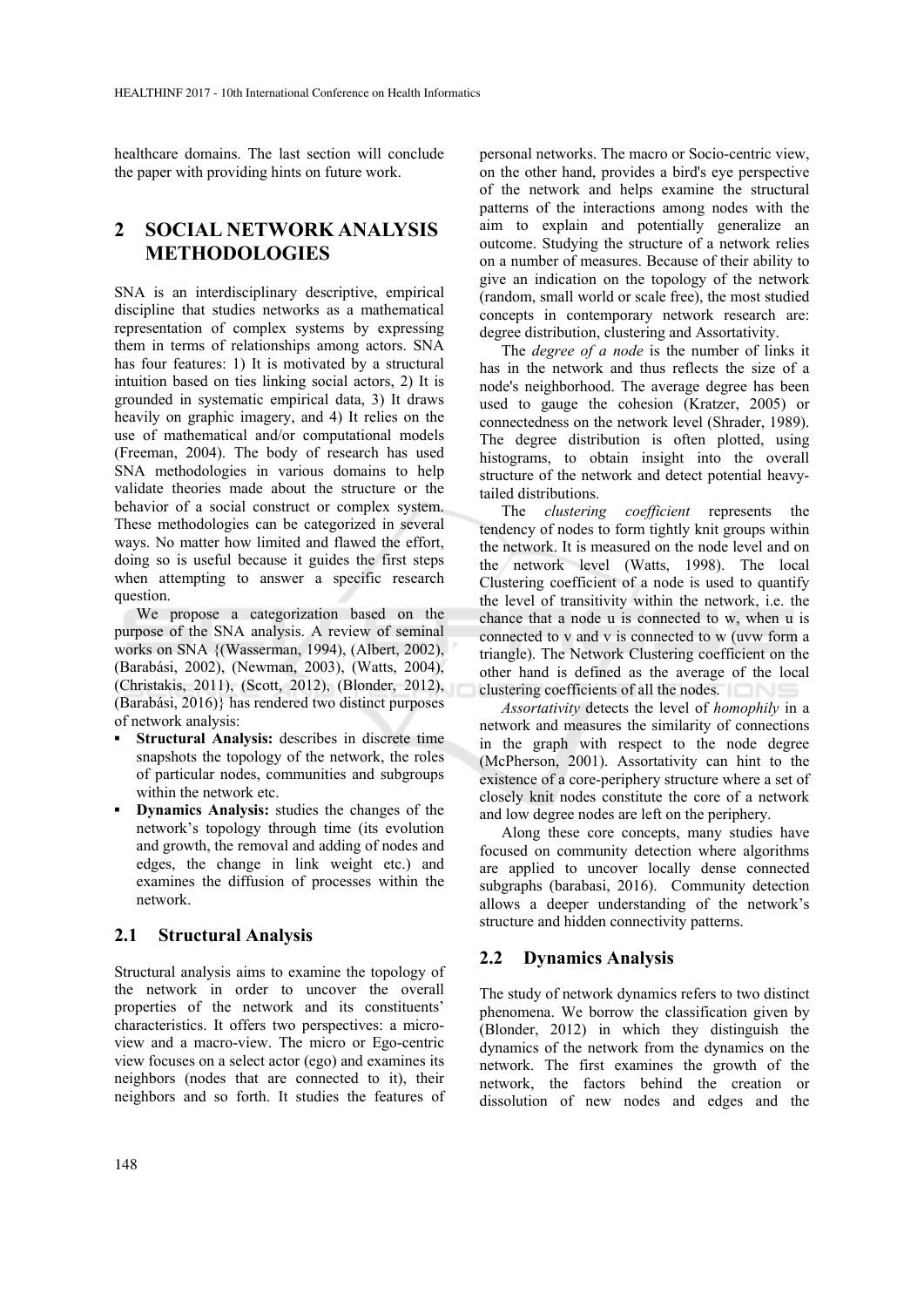evolution of link strength through time. The second studies propagation phenomena and the transfer, throughout the network, of cascades such as information, trust, opinion, behavior, money, goods or pathogens etc.

## **2.2.1 Dynamics of the Network**

The study of the dynamics of networks stems from the need to understand the rules of networks' growth in order to predict their evolution. Networks evolve by adding or removing nodes or links over time. Research on the evolution of networks focuses on the various dynamical processes that affect the change of the network's structure. The most popular evolving networks' models are Barabàsi and Albert's Preferential attachment (Barabàsi, 1999) and (McPherson, 2001)'s homophily model.

- In the preferential attachment model, nodes present a bias to connect to popular nodes that have a large number of connections. These hubs gain more connectivity as the network grows, following a rich-gets-richer model (Bollobás, 2003).
- Homophily represents the likeliness of nodes to connect to nodes that resemble them and which are generally the neighbors in the network. Nodes' connections are thus based on a conscious action with embedded bias (It's more likely for example to connect to a friend of a friend or an individual with common interests than it is to a random person).

While the main goal of these models is to predict the probability of link formation, enabling thus Link recommendations, nodes and links dissolution is another aspect of network evolution that is increasingly drawing interest. The goal here is to predict links that are more likely to be dropped from the network and to understand how it would affect the structure of the network.

## **2.2.2 Dynamics on the Network**

In an attempt to understand the dynamic effect of network properties on diffusion, various studies relied on mathematical models originally used in fields such as epidemiology, sociology and economics. Louni et al. (Louni, 2014) classified the most popular information diffusion models into three categories:

*Contagion Models*: these models build on the idea that a cascade flows in a network in the same way a contagious disease spreads through a population. The most widely used models for studying contagion are usceptible-infected (SI), susceptible-infected-susceptible (SIS) and susceptible-infected-recovered (SIR). The models consider cascades to spread from adopters (infected) to susceptible nodes and consider the possibility of retracting the cascade for recovered nodes.

- Social Influence Models: These models assume that the social influence between nodes affects the diffusion of cascades (opinions or behaviors for instance). The most widely studied and used social influence models are the Linear Threshold (LT) (Granovetter, 1978) and the Independent Cascade (IC) (Goldenberg, 2001).
- *▪ Social Learning Models:* In contrast with previous models which ignore the actions and decision making of actors, the nodes in social learning models are considered rational agents who observe outcomes of prior behaviors and decide accordingly. The decision of a user to forward information is modeled using game theory concepts where the user maximizes some utility for himself (Jackson, 2008).

Studying the spread of cascades within a network offers theoretical and empirical tools to not only quantify the propagation process, but to forecast it as well.

# **3 A CATEGORIZATION OF HEALTHCARE SNA APPLICATIONS**

Healthcare's purpose is to ensure the well-being of people by taking both proactive and active actions. Healthcare organizations take preventive actions like sharing information about healthy life styles, the vaccines in the market etc., providing psychological council, or conducting research for improving health services and the health life of people. They also take reactive actions by administrating drugs, doing surgery helping people with chronic illness etc.

Healthcare research covers a lot of areas such as clinical, biomedical, health systems and services and social, cultural, environmental and population health research. Healthcare research is undertaken to establish the foundation for developing effective therapeutic interventions to expose to individuals and communities, to support enhancing and understanding illness and health and safeguard and enhance the health of persons and populations (Steinwachs, 2008). Due to the complexity of the healthcare system, a methodological approach is needed to analyze, monitor and ensure the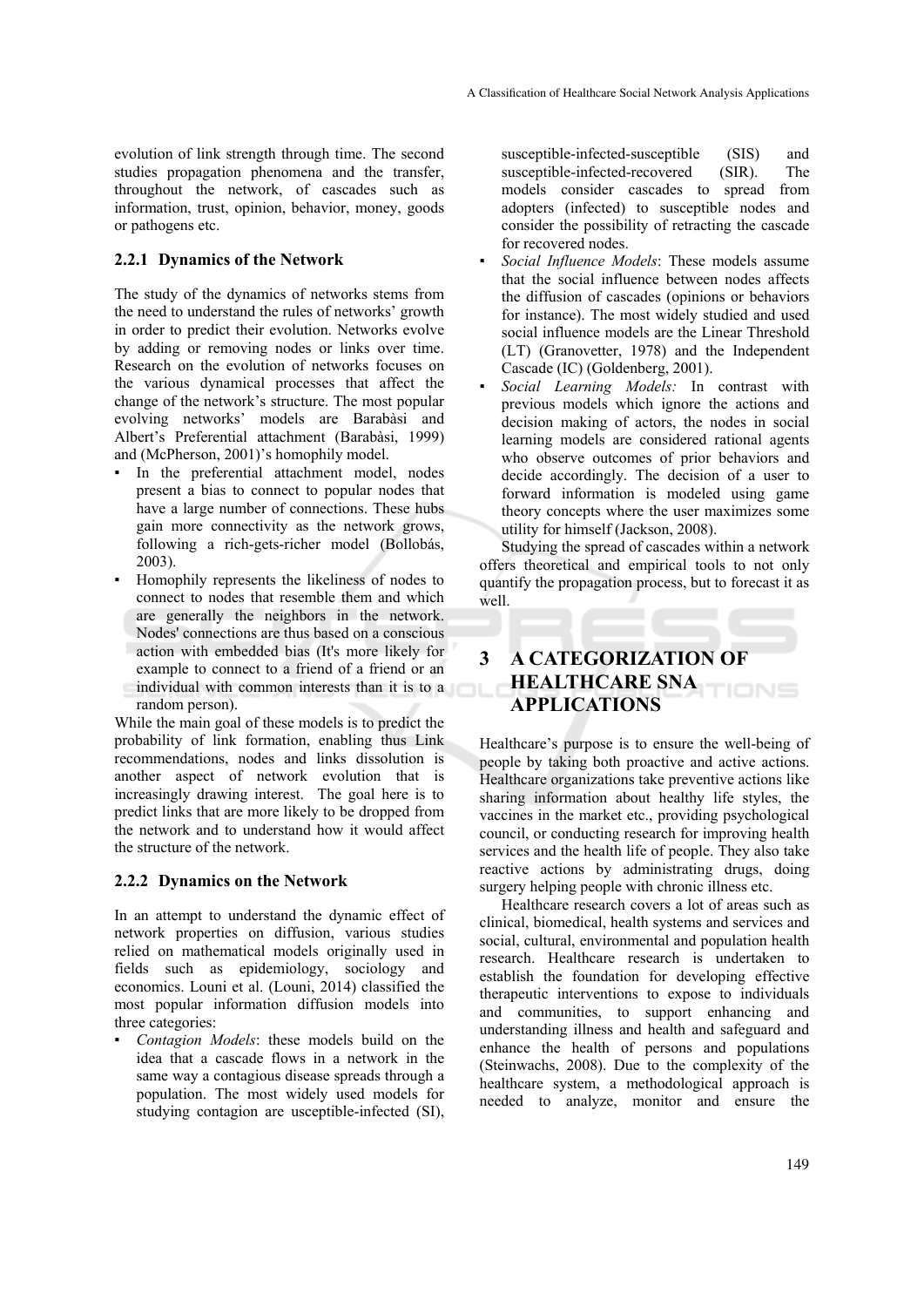effectiveness of its endeavors. SNA is thus introduced as a powerful new way to discover valuable hidden connections, relationships, trends and insights.

## **3.1 Methods and Materials**

The purpose of this work is to establish a matching between SNA methodologies, described in section II, and healthcare application domains in order to uncover trends of SNA applications in the healthcare field. To accomplish this, we classified SNA applications in healthcare according to their functional domain and finally assigned SNA methodologies to each healthcare domain.

To identify the SNA applications in healthcare, we scanned three databases (Scopus, Science Direct and IEEExplore Digital Library) for the last 10 years, using various research terms related to: (social network analysis OR graph analytics) AND (healthcare, e-health, health organization, behavioral OR epidemiology) in Title, keywords and abstract. The search was restricted to English scientific literatures that are in peer-reviewed venues and duplicated works were eliminated. A paper is selected when the algorithm and methodology of social network analysis in e-health or healthcare organizations. In this paper, the 16 works listed in Table 1 will be considered. During the data extraction process, we included information about the title of the article, the year of publication, the authors, the country, the application of healthcare research, the data sources, the applied methodology and the type of the modeled graphs.

# **3.2 Categories of Healthcare SNA Applications**

There are many areas of healthcare that can apply SNA. In this paper, we focus on the areas that drew the most attention: healthcare organization and ehealth.

## **3.2.1 Healthcare Organization**

A report of the Institute of Medicine suggested six aspects for improvement of the healthcare system. It needs to be: Safe (healthcare services to patients should be secure and not cause any injuries), Effective (care services based on scientific evidence for increasing healthy outcomes), Patient-centered (present to the patient the care service that respect their needs, values and preferences), Timely (provide care assistance early on before any complications occur), Efficient (make healthcare services available with minimum costs and without waste), Equitable (people should have the same access to healthcare services).

To achieve these purposes, healthcare organizations need to collaborate to share information about their operational and research works, establish policies for more effective and safe treatments and manage their waste by detecting fraud of healthcare providers.

## **i. Health policy**

The World Health Organization (WHO) defined health policy as "the decisions, plans, and actions that are undertaken to achieve specific health care goals within a society". The specification of rules that healthcare stakeholders should follow in terms of defining characters for differing groups, making a reference for treatments and actions undertaken by healthcare practitioners and sharing this information with people, are the various things attained by a health policy institution.

The study proposed by (Millard, 2015) adresses WHO's Essential Medicine List (EML). EML is a list of medicines that assists countries on selecting the treatments of each priority requirement. In this article, SNA is used to inspect the social, political and economic areas for adding the encouragement for Misoprostol's use for preventing and treating a postpartum hemorrhage, especially in low income countries, according to the WHO's EML in 2011. A study the chronology of WHO misoprostol applications and evolution of related social networks are applied to evaluate the relation of health policy and this social area.

In (Takahashi, 2016), a descriptive analysis of duplicative prescription practices is performed. When patients take orders for the same state from two or more sources, we talk about duplicative prescription practices. This practice is the origin of medical waste. Some patients resell drugs for extra cash and can also cause adverse effects. The descriptive analysis was conducted by using the measurement of SNA and describing the prevalence (the rate of persons with an illness or characteristic) of duplicative prescription through ages. The study also calculated the density of the medical facilities and patients network for each class of drugs defined by their prevalence.

In (Bramhachari, 2016), the authors conducted a qualitative ego-network analysis to understand dominance of Rural Medical Practitioners (RMPs) in West Bengal, India. They inspected the genesis of RPMs' social links with various actors in the health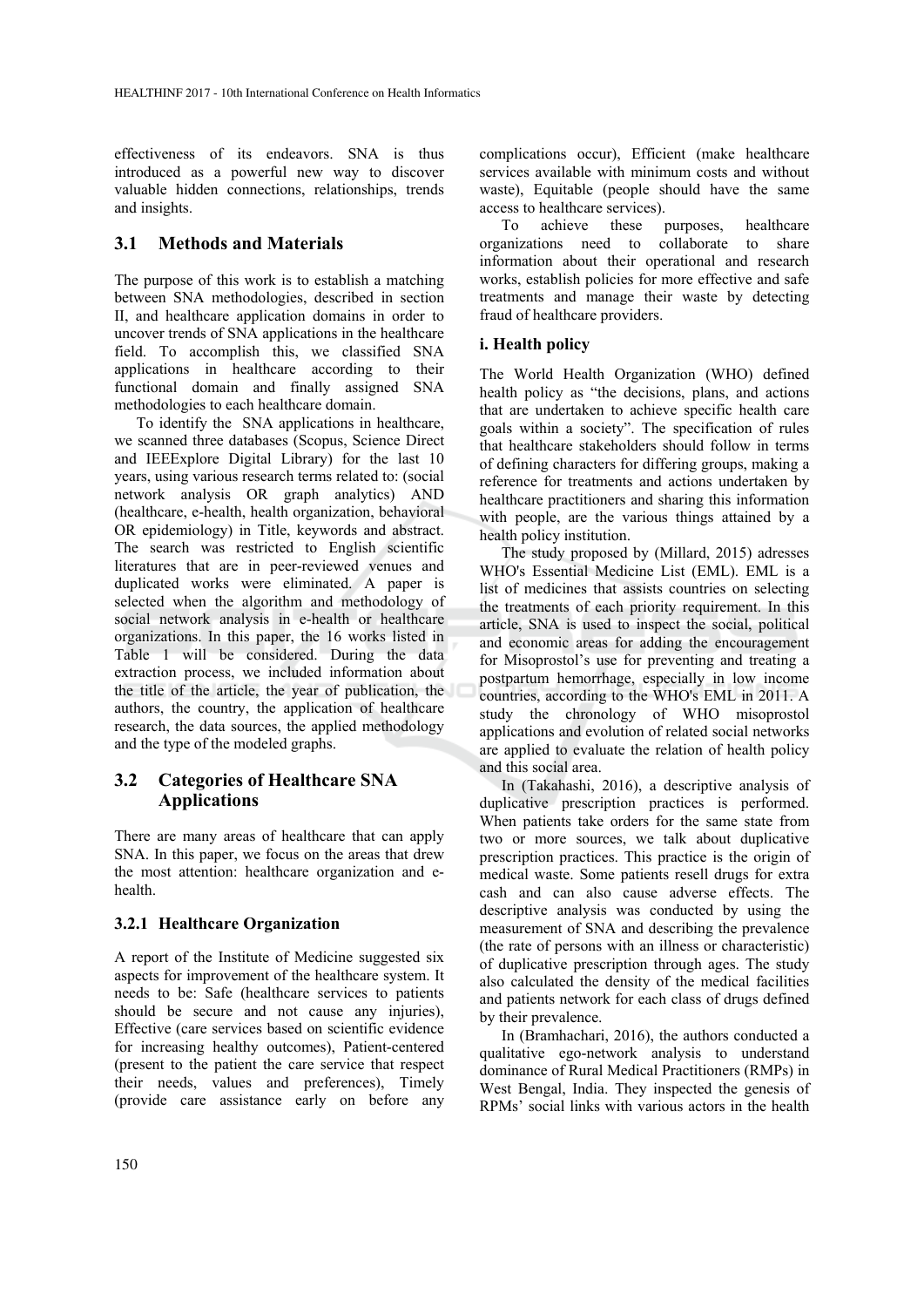system and showed the operators donating their subsistence over the years, by using SNA. By identifying the ties in RMPs' network that are formal healthcare providers, the healthcare market and the community, we can comprehend the dynamics of the healthcare market.

Guo et al. use healthcare claims data of the Medical Insurance Association of Anhui Province to look into details of referrals social network. They design a referral social network where the nodes are hospitals and ties are patient-transferred between hospitals. The authors conduct a structural analysis to measure the degree and centrality to describe the relationship between this variable and other patients and hospital variables. Finally, they explore rules between the variables of the referral social network and variables of quality of the healthcare to help healthcare providers minimize cost and length of stay in the hospital and increase the efficiency of medical resources (Guo, 2015).

#### **ii. Healthcare organizational collaboration**

Healthcare organizations need to collaborate with each other in order to improve the quality of care to the patients, in term of efficient research, cost decrease, good management of resources etc.

#### **- Intra-organizational Collaboration (actors)**

Soulakis et al. made use of patients' Electronic Health Records (EHR) with heart failure to explore the collaboration between healthcare providers and patients in The Northwestern Memorial Hospital (NMH). The access to EHR provides a large amount of data about interactions between providers and patients (Soulakis, 2015). A structural SNA methodology is used to describe the collaboration between patients and providers through a bipartite network (the source node was a provider, the target node was a patient and the edge represented the patient record accessed by this provider), and a provider collaboration network which is a network of the common access of patient records by providers (the node represent providers and the edges are established when two providers have access to more than 10 common patient records). Data is extracted from the Enterprise Data Warehouse (EDW) of NMH. The network is afterwards visualized and clique formation is analyzed. A graph database is used to process queries and answer questions about care and provider-patient collaboration.

**- Inter-organizational Collaboration (institutions)**  Caniato et al. conducted a case study on management of healthcare waste in a region with specific characteristics: Gaza Strip (Caniato, 2015). They employ an SNA and stakeholder analysis to explore and comprehend the effects of a range of logistical and socio-economic factors on the effectiveness of stakeholder networks in the region. Caniato et al. applied a structural analysis of interaction frequency and information exchanged among stakeholders that are public authorities, health providers, supporting actors and others.

The study performed by (Schoen, 2014) used SNA to confirm the suggestion that when we take funding to concentrate on multi-sector collaboration in Social Innovation for Missouri (SIM) program, a public health program interventions to prevent obesity and stop tobacco, develop various partnership structures than other grantees. The authors explore different variables as the level of collaboration and frequency of contact by applying SNA. They measure the network descriptors such as average degree, density, betweeness centralization and degree centralization to evaluate the network of contacts and the collaboration of different stakeholders.

Dianas et al. studied an excellence program in low and middle-income countries provided by the National Heart, Lung, and Blood Institute-UnitedHealth to fund 11 centers of excellence (Dianis, 2016). In order to prove the effect of collaboration with a federal support, they used SNA. They created a network of the program's stakeholders by considering links as collaborations on administrative support and research projects. They later compared the resulting network before the development of the Centers of Excellence Program and after.

Kawonga et al. presented a case study of HIV monitoring and evaluation to examine and understand the way that Disease Control Program(DCP) and General Health Services(GHS) managers communicate when they make a health reform to make an administrative integration in South Africa (Kawonga, 2015). For this purpose, they described the entire network by using density, degree and betweenness centrality. They also used density and a measure of homophily to analyze subgroups networks. A block-model analysis was used to identify the connections between management committees and manager groups.

The paper presented by Khosla et al. introduced a study of collaboration between HIV agencies in Baltimore (Khosla, 2016). SNA and relation coordination were used to analyze the quality of coordination between HIV agencies when they accessed resources like information, around seven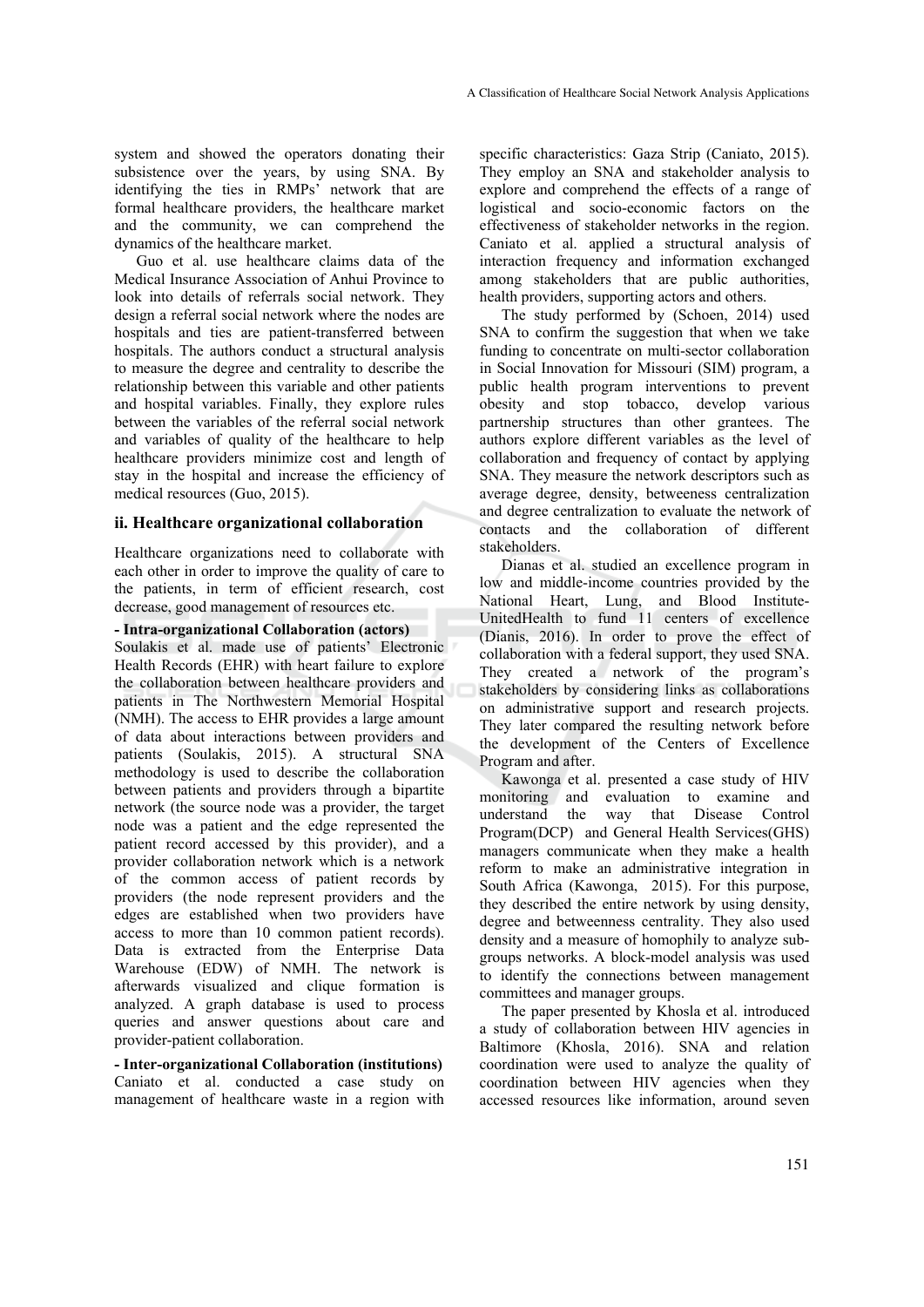dimensions such as accuracy of communication, knowledge of agencies' work, frequency, problemsolving communication, timeliness, shared goals and mutual respect. Density and centrality of the network of agencies collaboration were calculated as part of an SNA structural analysis. For the study of relation coordination, a questionnaire was used among these seven dimensions about communication and relationships between HIV agencies. SNA measures were used to describe the whole network: density and degree centralization and to describe a position of an actor in the network: degree, indegree, centrality, degree centrality, weighted degree centrality, betweenness centrality and closeness centrality.

Wang et al. apply SNA to explore the collaboration between surgeons, assistants and anesthetist working at different hospitals by using data from Private Health Insurance (PHI) claims in Australia. They also studied their impact on quality and cost of care (Wang, 2014). SNA is used to analyze the collaboration among the three healthcare providers, study the topologies of the network to see how doctors work while treating patients and examine the effect of these topologies on quality and cost of care for patients. The effect of network structure on quality and cost is analyzed around efficiency metrics that are Length of Stay (LoS), Medical costs and Complication rate. They thereafter designed two kind of networks: one for collaboration between surgeons, assistant surgeons and anesthetists; and the second centered on a surgeon collaboration network to study the connections of each surgeon. The measures of SNA used in this paper are: the size of node (charged number of this provider), tie strength (total of common admission between two providers), centrality to have an idea on the influence of a vertex in the network) and density.

#### **- Research collaboration**

Collaboration research is important to enhance the quality of research by determining the leaders in a subject and affording reasonable proposals and scientific evidence to make a finance of specific area of research policy (Wu, 2015).

Bien et al. presented a case study of the use of SNA in the context of biomedical research grants collaboration at the University of Arkansas for Medical Sciences (UAMS) (Bian, 2013). The objective of this study was to evaluate the research collaboration networks (RCNs) for both level interand intra-institution in the community of the Clinical Translational Science Award (CTSA) and examine the effectiveness of CTSA funded at UAMS and

their influence on environment of research collaboration in an institution. For categorizing the network, the authors calculated the network's path length and its clustering coefficient. They also measured the structural characteristics such as centrality to identify the important (the influencer or contributor) node in the research community. They examined the structural characteristics and the network dynamics of the RCNs.

Wu et al. (Wu, 2015) performed a study on the scientific research collaboration in the specialty of psychiatry. This work applied SNA to analyze the structure of scientific collaboration in psychiatry by using the notion of co-authorship, which can determine the authors, institutions and countries involved in the scientific collaboration network. In each level of authors, institutions and countries, the author characterized psychiatry research collaborative behaviors, K-plex analysis and Coreperiphery are the methods used in this paper to describe the collaborative connections. The authors measure centrality to detect the central, the core position and actor with control and possession of valuable research resources in each collaboration network.

## **3.2.2 E-health**

WHO defines e-Health as "the use of information and communication technologies (ICT) for health"(WHO, 2016). By using ICT in this area, we can assist patients for treatments; share information about healthy life styles, follow people with diseases etc. The study presented by Chomutare et al. adresses weight loss performance by monitoring online interaction behaviors for forcast them (Chomutare, 2014). The authors captured data from a sub-forum of two online communities concerned with obesity. The first was for people older than 50 years and the second was for people that needed surgical interventions as they interacted before and after the intervention for weight loss performance. Structural SNA is used to create a classification of people who lose significant weight (performers) and the others (non-performers) to predict weight loss. Authors remarked that the top performers were connected at different sub-community and were more active online.

Pachucki et al. measure objectively the social interaction between 6th-grade students at a private K-8 School in the State of California by using accelometers and RFID technology. The purpose of this paper is to study the relations between social interaction and mental health behaviors such as self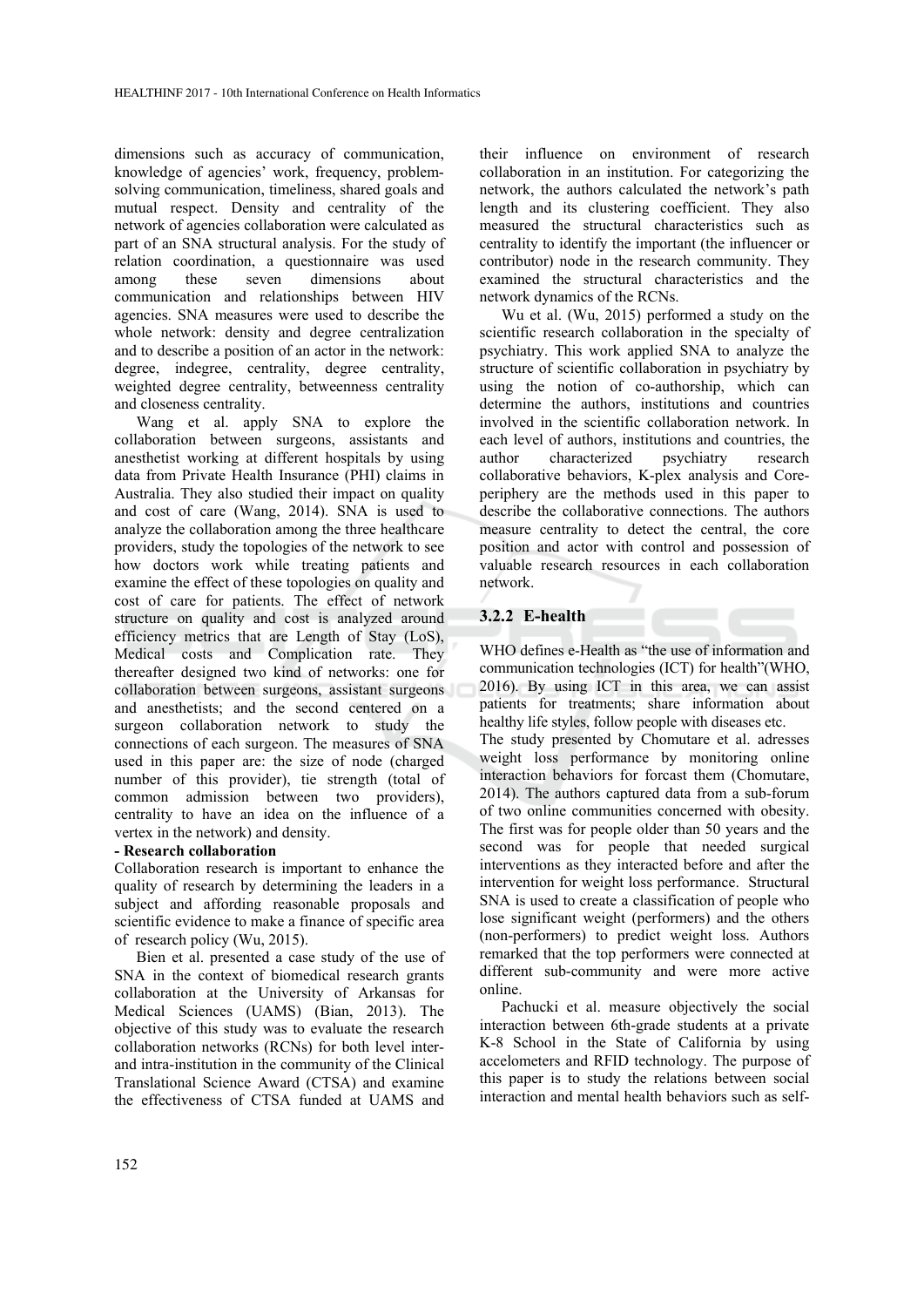esteem and depressive symptoms of early adolescences. Due the focus on health behaviors, health status and changes in network structure; the authors measure the characteristics of social environment, health behavior, social interaction network and mental health to analyze them using bivariate associations. They use a stochastic actorbased modeling (SABM) framework to join the dynamic co-evolution of social ties and self-esteem or depressive symptoms (Pachucki, 2015).

Goodall et al. explored the importance of ICT for

searching information behavior by older migrants with Culturally And Linguistically Diversity (CALD) (Goodall, 2014). They determined factors that leverage the use of ICT to locate information. These factors can be education, migration, socioeconomic status, ethnicity and English proficiency of older migrants. The study undertook by Goodall et al. focused on the search of cancer-related information by the group. The authors used SNA and a constructivist grounded theory method to analyze the data captured in the interviews, and then they studied the preferences and uses of traditional information sources compared to modern ones (PC, Internet and mobiles).

| Table 1: A methodological classification of each healthcare application represented in this paper. |  |
|----------------------------------------------------------------------------------------------------|--|
|----------------------------------------------------------------------------------------------------|--|

| <b>Reference of</b><br>paper and the<br>country | The SNA application                                                                                                                                                                                                                                     | Healthcare<br>categorization                 | Methodological<br>categorization | Dataset/Size of<br>the network                                                                                | <b>Algorithms/Metrics</b>                                                                                                                                                                                                                                                                                                                              |
|-------------------------------------------------|---------------------------------------------------------------------------------------------------------------------------------------------------------------------------------------------------------------------------------------------------------|----------------------------------------------|----------------------------------|---------------------------------------------------------------------------------------------------------------|--------------------------------------------------------------------------------------------------------------------------------------------------------------------------------------------------------------------------------------------------------------------------------------------------------------------------------------------------------|
| (Millard,<br>2015), UK                          | They<br>establish<br>a<br>chronology<br>of WHO<br>misoprostol applications<br>and they examine the<br>$\sigma$ f<br>related<br>evolution<br>social networks and the<br>nested subset network of<br><b>WHO</b><br>the<br>EML<br>misoprostol applications | Healthcare<br>organization:<br>Health policy | Dynamics of the<br>network       | 238<br>organizations<br>and individuals                                                                       | Chronological<br>approach<br>combined<br><b>SNA</b><br>with<br><i>(evolution)</i><br>$\sigma$ f<br>social<br>density,<br>network)<br>÷<br>geodesic<br>distance,<br>diameter,<br>centrality,<br>nesting, clique formation                                                                                                                               |
| (Takahashi,<br>2016), Japan                     | They<br>conduct<br>a<br>descriptive analysis<br>of<br>medical<br>waste<br>bv<br>studying<br>duplicative<br>prescription practices                                                                                                                       | Healthcare<br>organization:<br>Health policy | Structural                       | Data are from<br>health insurance correlation<br>claims database<br>1,243,058<br>insured<br>and<br>dependents | Statistical<br>analyses:<br>by<br>using<br>scatter plots<br>and<br>the<br>Pearson<br>people correlation coefficient<br>their SNA: bipartite networks,<br>density                                                                                                                                                                                       |
| (Bramhachari,<br>2016), India                   | They use a qualitative<br>ego-network method to<br>understand<br>the<br><b>RMP</b><br>network                                                                                                                                                           | Healthcare<br>organization:<br>Health policy | Structural                       | 35 participants                                                                                               | Oualitative<br>Ego-network<br>method                                                                                                                                                                                                                                                                                                                   |
| $2015$ ).<br>(Guo,<br>China                     | analyze<br>They<br>the<br>healthcare claims data of<br>the Medical Insurance<br>Association of Anhui<br>Province to design a<br>referral social network.                                                                                                | Healthcare<br>organization:<br>Health policy | Structural                       | 72 hospitals and walktrap.<br>the claim data Los,<br>from<br>Insurance<br>Bureau                              | Community<br>detection:<br>spinglass,<br>edge<br>betweenneess,<br>label<br>propagation,<br>optimal,<br>8856 patients in Simple linear regression:<br>Medical<br>cost.<br>Medical Degree,<br>closeness<br>centrality,<br>betweenness<br>centrality,<br>eigenvector<br>centrality,<br>rank<br>of<br>Hospital.<br>Rules<br>exploration:<br>Decision tree. |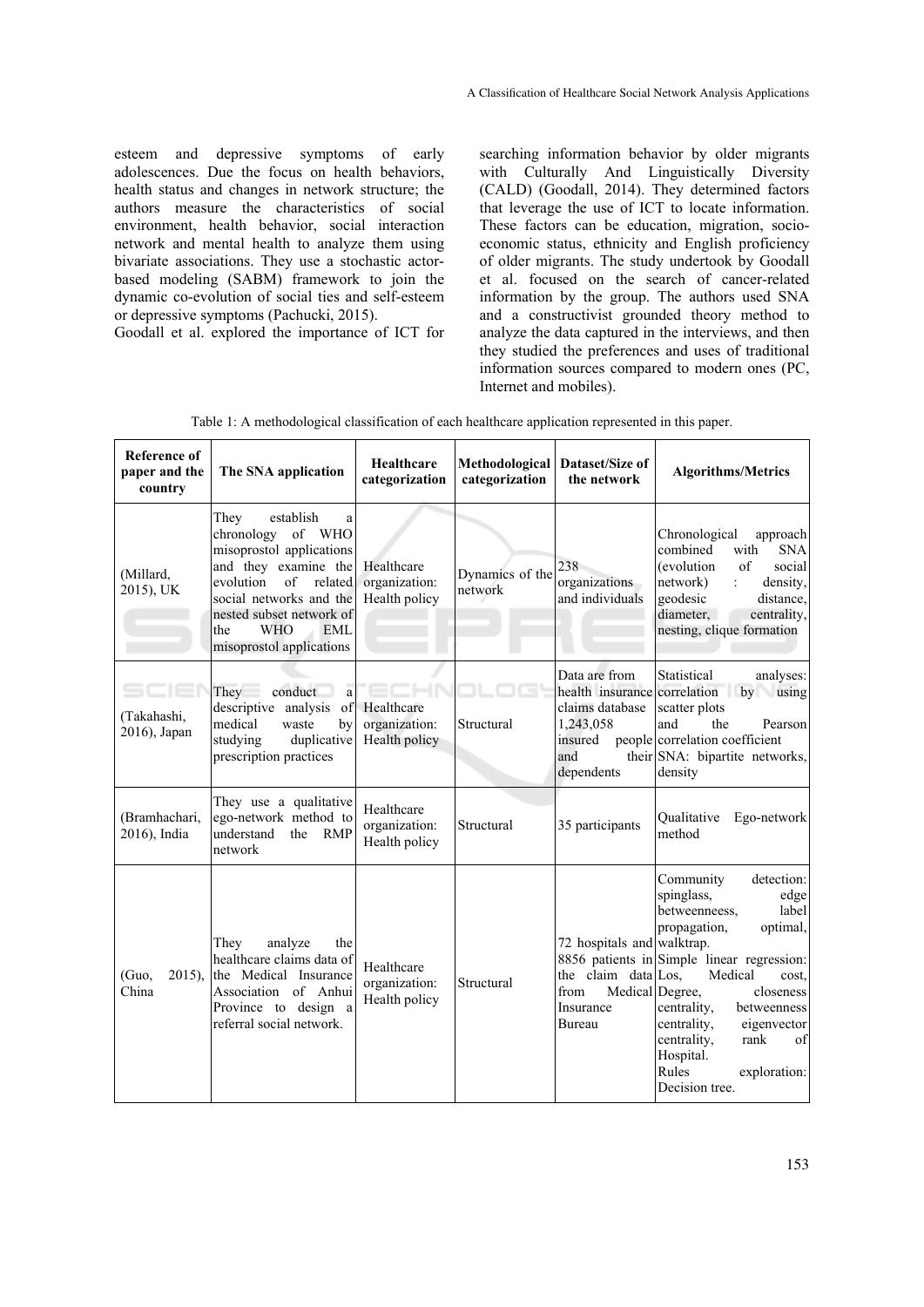| (Soulakis,<br>2015), USA            | They make a bipartite<br>network of providers<br>patients'<br>accessing<br>records and a provider<br>collaboration network to<br>describe<br>collaboration<br>between<br>patients<br>and<br>providers.     | Healthcare<br>collaboration<br>intra-<br>organization | Structural                                | Collaborative<br>electronic health<br>record (HER)<br>1504 nodes and<br>83 998 edges                                           | Bipartite network<br>Module<br>and<br>clique<br>identification:<br>heuristic<br>community<br>detection<br>algorithm,<br>kCliques<br>algorithm                                                                                                                                                                                                         |
|-------------------------------------|------------------------------------------------------------------------------------------------------------------------------------------------------------------------------------------------------------|-------------------------------------------------------|-------------------------------------------|--------------------------------------------------------------------------------------------------------------------------------|-------------------------------------------------------------------------------------------------------------------------------------------------------------------------------------------------------------------------------------------------------------------------------------------------------------------------------------------------------|
| (Caniato,<br>2015), Italy           | conduct<br>They<br>a<br>Stakeholder analysis and<br><b>SNA</b><br>structural<br>of<br>interaction<br>frequency<br>and<br>information<br>exchanged<br>between<br>stakeholders                               | Healthcare<br>collaboration<br>inter-<br>organization | Structural                                | Dataset<br>constructed<br>from<br>16<br>structured<br>and<br>two semi-<br>structured<br>interviews                             | <b>SNA</b><br>and<br>stakeholder<br>analysis                                                                                                                                                                                                                                                                                                          |
| (Schoen,<br>2014), USA              | They apply structural<br>SNA to both contact and<br>collaboration networks                                                                                                                                 | Healthcare<br>collaboration<br>inter-<br>organization | Structural                                | 23<br>Missouri<br>communities<br>in early 2012                                                                                 | SNA:<br>degree,<br>average<br>density,<br>degree<br>centralization, and<br>betweenness<br>centralization                                                                                                                                                                                                                                              |
| (Dianis,<br>2016), USA              | They conduct structural<br>SNA on the network of<br>all stakeholders in an<br>excellence program                                                                                                           | Healthcare<br>collaboration<br>inter-<br>organization | Structural                                | 11 contracts in<br>10 countries<br>128 nodes                                                                                   | SNA:<br>density,<br>average<br>distance                                                                                                                                                                                                                                                                                                               |
| (Kawonga,<br>2015), South<br>Africa | They apply<br>structural<br>and<br>dynamic<br>methodologies on the<br>communication network<br><b>GHS</b><br><b>DCP</b><br>of<br>and<br>managers                                                           | Healthcare<br>collaboration<br>inter-<br>organization | Dynamics of the 2011<br>network<br>11 – L | 51 managers in<br>provinces<br>two<br>during<br>2010-<br>Dataset: HIV<br>data<br>collation<br><b>HIV</b><br>and<br>data<br>use | SNA:<br>density,<br>degree,<br>betweenness<br>centrality<br>and E-Index (measure of<br>homophily)<br><b>Block</b> modelling                                                                                                                                                                                                                           |
| (Khosla,<br>2016), USA              | They combine SNA and<br>relational coordination<br>to measure the quality of<br>coordination<br>among<br>HIV agencies                                                                                      | Healthcare<br>collaboration<br>inter-<br>organization | Structural                                | 57 agencies                                                                                                                    | SNA:<br>density,<br>degree<br>centralization,<br>weighted<br>degree<br>centralization,<br>closeness<br>centrality,<br>betweenness centrality<br>coordination:<br>Relational<br>frequency, timeliness and<br>of<br>accuracy<br>communication, problem-<br>solving communication,<br>knowledge of agencies'<br>work, mutual respect and<br>shared goals |
| (Wang, 2014),<br>Australia          | <b>SNA</b><br>They<br>use<br>to<br>explore the collaborative<br>network and surgeon<br>collaboration<br>centric<br>network to analyze the<br>impact of collaboration<br>on the quality and cost<br>of care | Healthcare<br>collaboration<br>inter-<br>organization | Structural                                | Health insurance<br>59256<br>claims:<br>admissions<br>performed by<br>870 surgeons                                             | SNA: degree centrality,<br>closeness<br>centrality,<br>betweenness centrality,<br>clustering<br>density,<br>coefficient,<br>number of<br>triangles                                                                                                                                                                                                    |

| Table 1: A methodological classification of each healthcare application represented in this paper (cont.). |  |  |  |
|------------------------------------------------------------------------------------------------------------|--|--|--|
|                                                                                                            |  |  |  |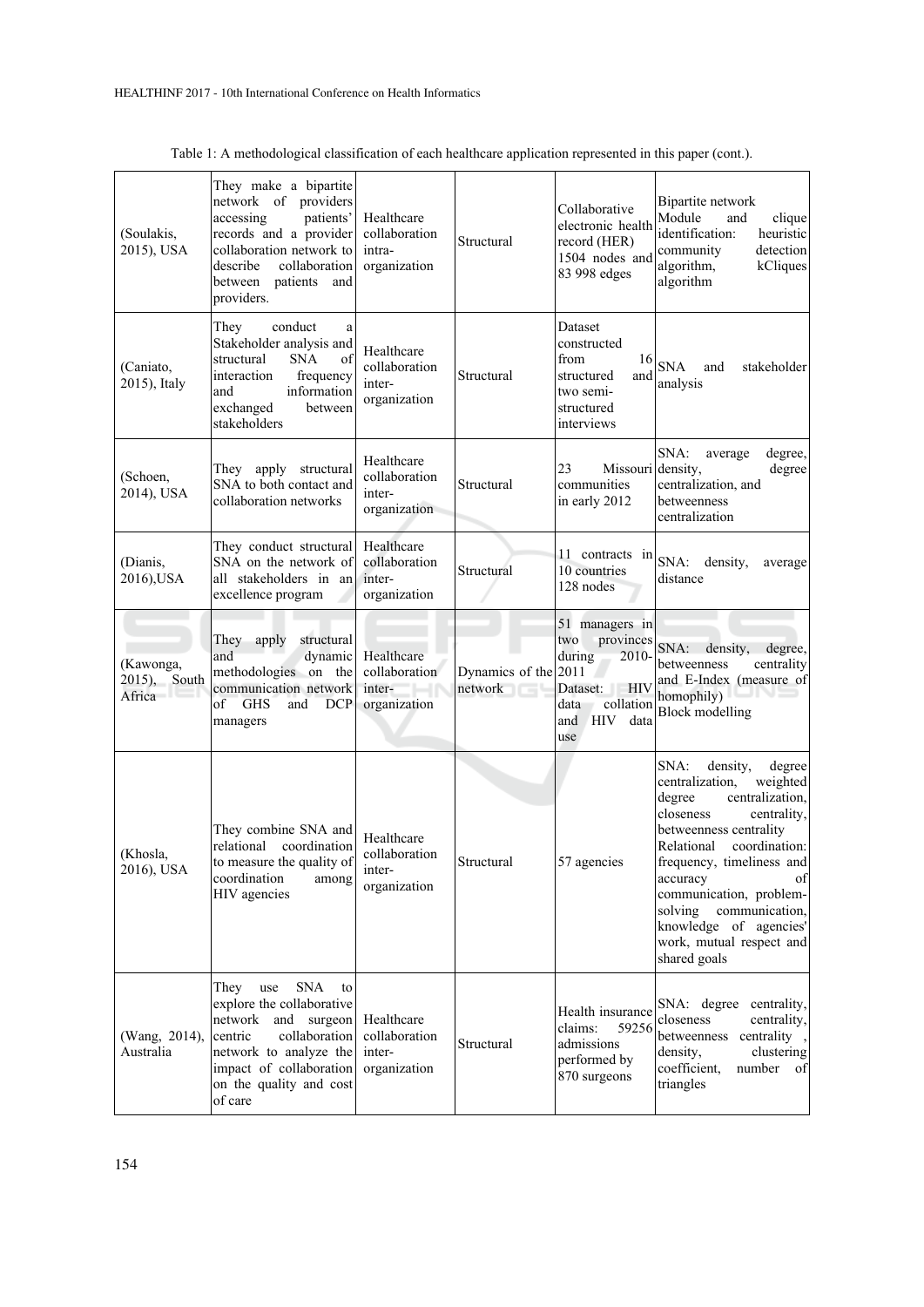| (Bian, 2013),<br>Arkansas,<br><b>United States</b> | They apply structural<br>dynamic<br>and<br>methodologies on the<br>network<br>to<br>identify<br>leaders and influencers<br>research<br>in<br>a<br>collaboration network                                    | Healthcare<br>research<br>collaboration                      | Dynamics of the The<br>network | Automated<br>Research<br>Information<br>Administrator<br>(ARIA) and the<br>Translational<br>Research<br>Institute (TRI) | SNA:<br>of<br>measures<br>centrality,<br>path<br>mean<br>length,<br>clustering<br>coefficient, characteristic<br>path length, diversity<br>Temporal<br>evolution:<br>average number of new<br>edges, centrality leaders                                                                                          |
|----------------------------------------------------|------------------------------------------------------------------------------------------------------------------------------------------------------------------------------------------------------------|--------------------------------------------------------------|--------------------------------|-------------------------------------------------------------------------------------------------------------------------|------------------------------------------------------------------------------------------------------------------------------------------------------------------------------------------------------------------------------------------------------------------------------------------------------------------|
| (Wu,<br>$2015$ ).<br>China                         | They use the measure of<br>centrality to conduct an<br><b>SNA</b><br>authors.<br>on<br>institutions<br>and<br>countries collaborating<br>on psychiatric research                                           | Healthcare<br>research<br>collaboration                      | Structural                     | 36557<br>from<br>Ciation<br>Index<br>Expanded (SCI-<br>Expanded)<br>in<br>web of<br>science                             | papers SNA: centrality, K-plex<br>about psychiatry analysis, Core periphery<br>Science Hierarchical clustering                                                                                                                                                                                                   |
| (Goodall,<br>2014),<br>Australia                   | Grounded<br>They<br>use<br>theory and a<br>qualitative SNA on the<br>egocentric network of<br>individuals<br>and<br>their<br>sources of information,<br>and<br>compare<br>the<br>resulting networks        | E-health:<br>Information<br>technology<br>access             | Structural                     | Interview<br>aged 63-94<br>years                                                                                        | with Constructivist<br>grounded<br>54 participants theory method (CGTM)<br>SNA: egocentric network                                                                                                                                                                                                               |
| (Chomutare,<br>2014,<br>Norway                     | They use structural SNA<br>classify<br>people<br>to<br>according to their ability<br>lose<br>weight<br>to<br>significantly                                                                                 | E-health:<br>Social<br>influence and<br>behavior<br>analysis | Structural                     |                                                                                                                         | Binomial<br>classification:<br>Bayes and decision tree<br>method<br>SNA: bipartite graph,<br>degree centrality,<br>betweenness centrality<br>Expansion-reduction<br>method<br>Community<br>detection:<br>hierarchical clustering                                                                                 |
| (Pachucki,<br>2015) USA                            | They<br>the<br>measure<br>association<br>between<br>social interactions and<br>depressive<br>symptoms<br>and self-esteem of early<br>adolescences at a private<br>K-8 School in the State<br>of California | E-health:<br>Behavioral<br>analysis                          | network                        | Dynamics on the $ 40$ students of Measures<br>sixth-graders at environment,<br>private K-8 behaviors<br>a<br>school     | of<br>Social<br>Health<br>physical<br>€.<br>activity and food choice),<br>Social interaction<br>dependent<br>networks,<br>variables (<br>self-esteem<br>and depressive symptoms)<br>make<br>bivariate<br>to<br>associations and SNA (<br>size of personal networks,<br>transitivity and closeness<br>centrality) |

Table 1: A methodological classification of each healthcare application represented in this paper (cont.).

# **4 SYNTHESIS AND DISCUSSION**

The following table represents the matching between

the categorization of healthcare SNA applications and the SNA methodologies.

Figure 1 shows that the highest number of the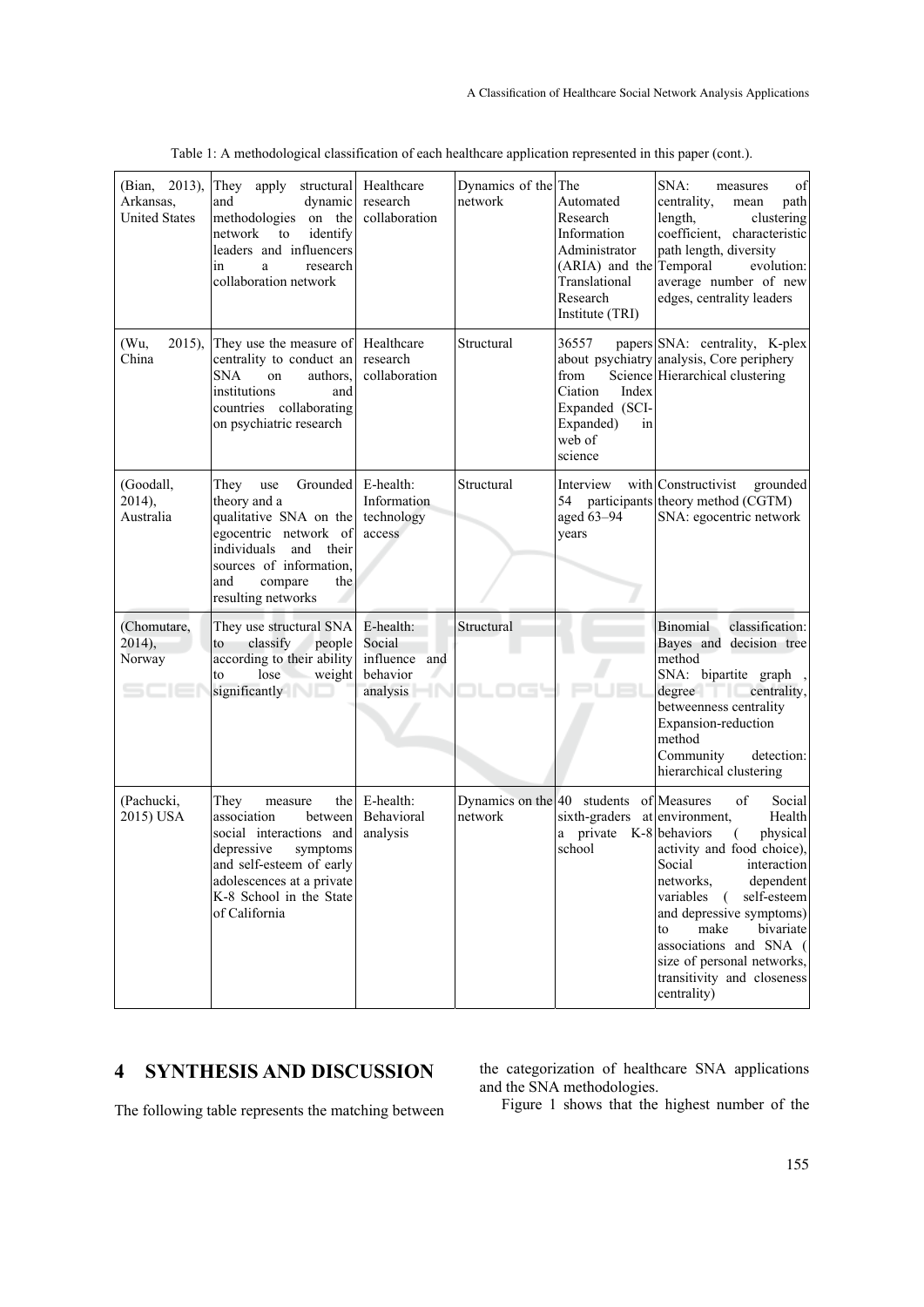included research works studied healthcare collaboration and focused on collaboration between institutions. This might be due to the accessibility of inter-collaboration data compared to intracollaboration data (insurance claims vs. EHRs). Ehealth is a new area of SNA application and can thus present new opportunities to researchers, although the lack of data especially in low-income countries may be problematic.

Structural SNA methodologies are the most used, whereas dynamic methodologies are mainly used in problems related to healthcare organization (cf. Table 2). The prevalence of structural analyses could be due to the complexity of dynamic methodologies compared to structural ones. Associations between SNA structural metrics and domain-specific metrics are however rarely examined; which constitutes a research question that deserves further attention. There is also a pressing need to move beyond the static view of the network, visualized in snapshots, to a visualization that captures more accurately the dynamic processes that reshape the network (a movie-like visualization for instance). Another research opportunity relates to the application of dynamics on the network methodologies such as propagation and diffusion models. While these methodologies have been exclusively used in behavioral analysis, they have the potential to examine the propagation of information in social networks and uncover hidden processes shaping collaboration or policy making endeavors.

With respect to data collection, a third of the included studies gathers data from questionnaires. This raises data completion issues and inaccuracies arising from informant bias and stresses the pertinence of alternative data collection methods relying on RFID technologies, accelerometers or EHRs etc. Online social networks (OSN) such as Facebook, Twitter etc. are widely used nowadays and can help perform social behavioral analyses. We can comprehend e-health tools and design future IPC to promote effective interaction behaviors in OSNs by correlating interaction behaviors and a specific disease (Chomutare, 2014). However, many challenges could face such studies. When SNA methodologies are used on OSNs' social data, it is difficult to distinguish between the effects of Homophily and those of peer influence. Questions relating to the sufficiency of collected data and its representativeness of a given behavior to infer conclusions remain unanswered. There are also the pressing issues of privacy and ethics regarding data collection and which are consequences of the inherent processes of the social graph's construction

and design. Anonymization, consent and privacy are among the issues that need further attention.



Figure 1: Number of papers of each healthcare application and methodological classification (Dynamic, Structural).

| Table 2: The SNA methodology used in each healthcare |  |  |  |  |  |
|------------------------------------------------------|--|--|--|--|--|
| domain.                                              |  |  |  |  |  |

| Healthcare                 | <b>Functional</b><br>categorization Sub-categorizing | Methodological<br>categorization       |  |  |
|----------------------------|------------------------------------------------------|----------------------------------------|--|--|
| Healthcare<br>organization | Health policy                                        | Dynamics of the<br>network, Structural |  |  |
|                            | Healthcare<br>collaboration<br>intra-organization    | Structural                             |  |  |
|                            | Healthcare<br>collaboration<br>inter-organization    | Structural, Dynamics<br>of the network |  |  |
|                            | Healthcare<br>research<br>collaboration              | Dynamics of the<br>network, Structural |  |  |
| E-heath                    | Information<br>technology access                     | Structural                             |  |  |
|                            | Social influence<br>behavior<br>and<br>analysis      | Structural, Dynamics<br>on the network |  |  |

Furthermore, social media provides a large amount of data. The resulting networks are thus very large and new tools are needed to process them. Big data network analysis is increasingly drawing the attention of researchers. However, due to the complexity of healthcare research problems, further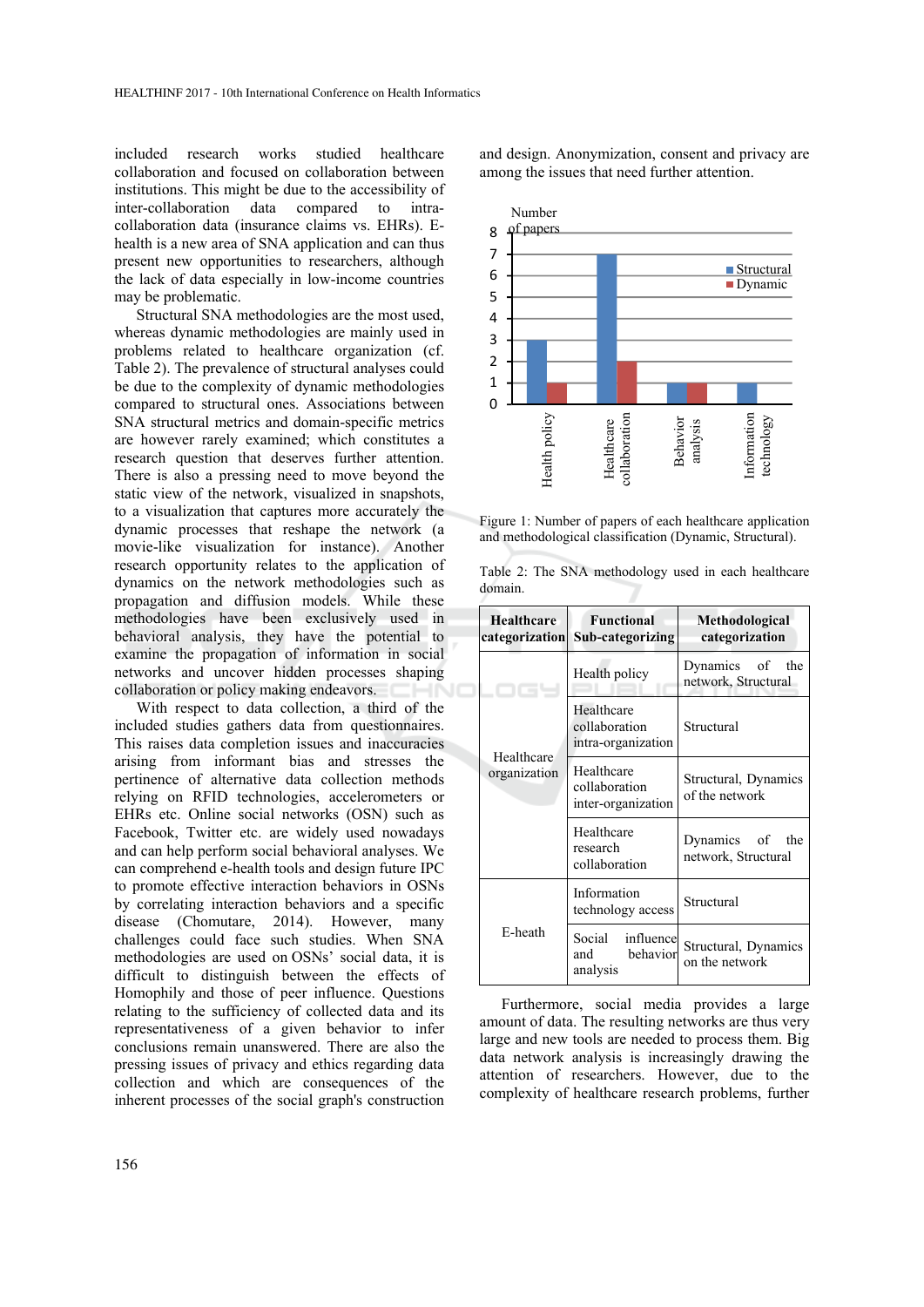research is needed in order to produce domainspecific tools.

# **5 CONCLUSIONS**

The purpose of this paper was to propose a classification of healthcare SNA applications based on a review of papers that used structural and dynamic SNA methodologies to answer healthcarerelated research problems. We classified these research works into two categories: One concerning healthcare organizations and pertaining to policy making, communication, and collaboration and a patient-oriented category which concerns patients' behaviors, social influence and healthcare information access.

The proposed classification of healthcare SNA applications is preliminary and requires further enrichment through the inclusion of other research works. The level of adequacy of a chosen SNA methodology to a given Healthcare research problem is yet to be examined. Experimental studies will have to be conducted to establish comparative analyses between variations of a given methodology for a particular problem. For instance, different subsets of metrics can be used and compared for structural SNA methodologies, various propagation models can be simultaneously tried for dynamic SNA methodologies. HNO

**REFERENCES** 

- Bullmore, E., & Sporns, O., 2009. Complex brain networks: graph theoretical analysis of structural and functional systems. *Nature Reviews Neuroscience,10(*3), 186-198.
- Lewis, K., Kaufman, J., Gonzalez, M., Wimmer, A., & Christakis, N., 2008. Tastes, ties, and time: A new social network dataset using Facebook. com.*Social networks, 30(4*), 330-342.
- Krempel, L., & Plümper, T., 2003. Exploring the dynamics of international trade by combining the comparative advantages of multivariate statistics and network visualizations. *Journal of social structure, 4(1),* 1-22.
- Klofstad, C. A., Sokhey, A. E., & McClurg, S. D., 2013. Disagreeing about disagreement: How conflict in social networks affects political behavior.American *Journal of Political Science, 57(1),* 120-134.
- Paulo, D., Fischl, B., Markow, T., Martin, M., & Shakarian, P., 2013. Social network intelligence analysis to combat street gang violence. *arXiv preprint arXiv:1306.6834.*
- Rubinov, M., & Sporns, O., 2010. Complex network measures of brain connectivity: uses and interpretations. *Neuroimage, 52(3),* 1059-1069.
- Chen, Y. D., Tseng, C., King, C. C., Wu, T. S. J., & Chen, H., 2007. Incorporating geographical contacts into social network analysis for contact tracing in epidemiology: A study on Taiwan SARS data. In *Intelligence and Security Informatics: Biosurveillance (pp. 23-36).* Springer Berlin Heidelberg.
- Abraham, A., Hassanien, A. E., & Snâaésel, V. (Eds.)., 2010. Computational social network analysis: trends, tools and research advances. *Springer*.
- Freeman, L. C., 2004. The development of social network analysis. *Vancouver: Empirical Press*.
- Wasserman, S., 1994. Social network analysis: Methods and applications (Vol. 8). *Cambridge university press*.
- Albert, Réka, and Albert-László Barabási, 2002. "Statistical mechanics of complex networks." *Reviews of modern physics 74.1 : 47*.
- A.-L. Barabási*. Linked: The New Science of Networks*. Perseus Books Group, 2002.
- Newman, Mark EJ, 2003. "The structure and function of complex networks." *SIAM review 45.2* : 167-256.
- D. Watts. *Six Degrees: The Science of a Connected Age*. Norton, 2004.
- N. Christakis and J. Fowler. *Connected: The Surprising Power of Our Social Networks and How They Shape Our Lives.* Back Bay Books, 2011. (Scott, 2012).
- Scott, John. *Social network analysis*. Sage, 2012.
- Blonder B, Wey T, Dornhaus A, James R, Sih A. 2012. Te mporal dynamics and network analysis. *Meth Ecol Evol.* doi: 10.1111/j.2041-210X.2012.00236.x.
- Barabási, Albert-László. "Network science" *Cambridge University Press, Cambridge* (August 5, 2016).
- Kratzer, J., Leenders, R. T. A., & Van Engelen, J. M., 2005. Informal contacts and performance in innovation teams. *International Journal of Manpower*, 26(6), 513-528.
- Shrader, C. B., Dellva, W. L., & McElroy, J. C., 1989. Social networks and group performance – A partial test of the Pearce and David hypotheses. *International Journal of Small Group Research, 5(2),* 145-162.
- Watts, Duncan J.; Strogatz, Steven H., June 1998. "Collective dynamics of 'small-world' networks". *Nature 393 (6684):* 440–442.
- McPherson, M., Smith-Lovin, L., & Cook, J. M., 2001. Birds of a feather: Homophily in social networks. *Annual review of sociology*, 415-444.
- Barabási, A. L., & Albert, R., 1999. Emergence of scaling in random *networks.science, 286(5439),* 509-512.
- Bollobás, B., & Riordan, O., 2003. Mathematical results on scale-free random graphs*. Handbook of graphs and networks,* 1, 34.
- Louni, Alireza, and K. P. Subbalakshmi, 2014. "Diffusion of information in social networks." *Social Networking. Springer International Publishing.* 1-22.
- Bollobás, B., & Riordan, O., 2003. Mathematical results on scale-free random graphs. *Handbook of graphs and networks*, 1, 34.